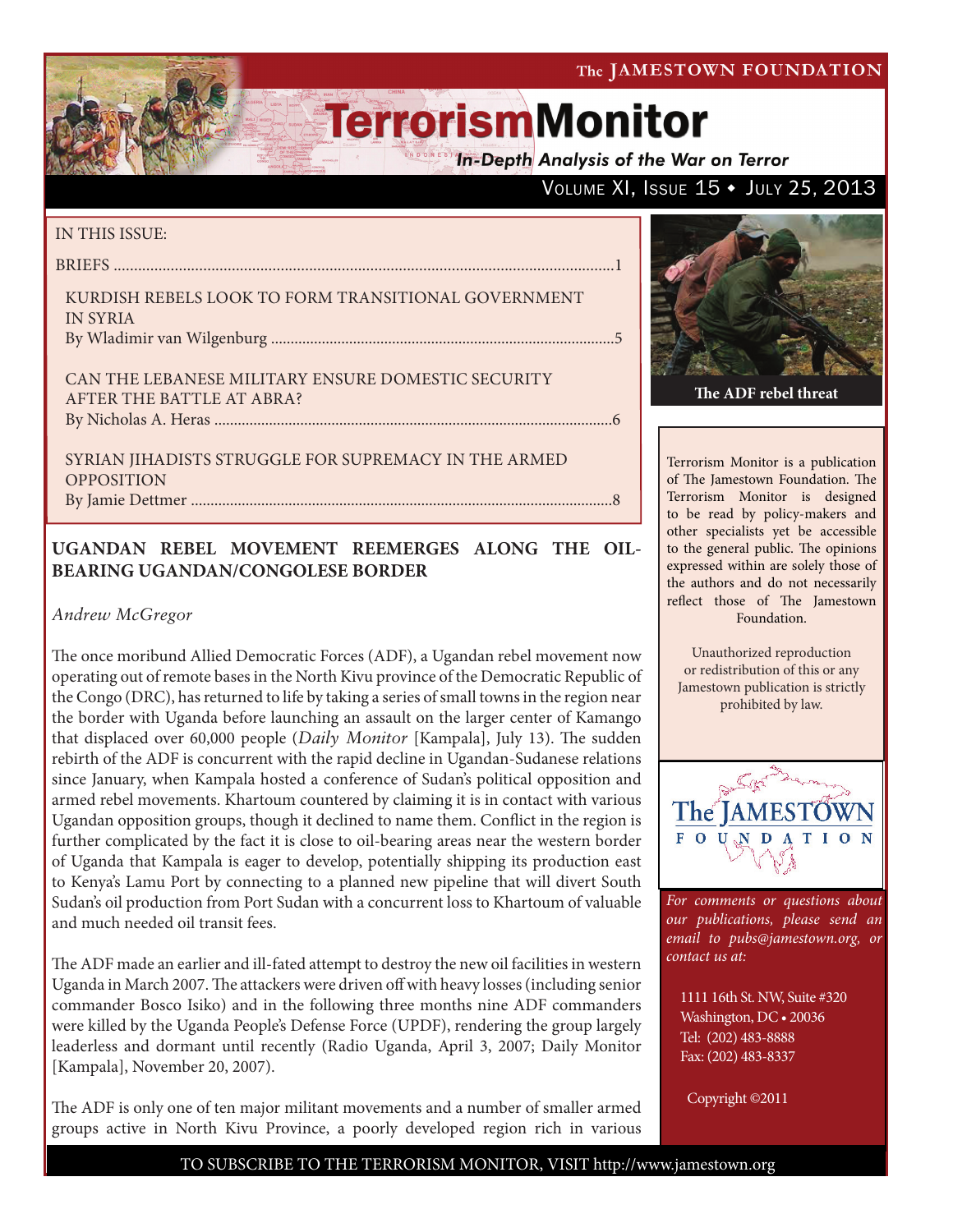minerals such as gold and Coltan (a.k.a. Tantalite), an ore containing two elements widely used in modern electronic products. The region is currently the scene of heavy fighting using tanks and heavy artillery between the Mouvement du 23 Mars (M23) rebel movement (a.k.a. the Revolutionary Army of the Congo) and the Forces Armées de la République Démocratique du Congo (FARDC, the DRC national army) that saw at least 130 people killed in mid-July (*New Vision* [Kampala], July 16; for the M23, see Terrorism Monitor Brief, July 26, 2012; Terrorism Monitor, November 30, 2012; Militant Leadership Monitor, August 31, 2012). The UPDF says it is supplying intelligence to FARDC regarding the activities of the ADF, which the Ugandan army claims is busy recruiting and training for new attacks on Uganda (*Daily Monitor* [Kampala], July 12).

After the clash at Kamango (which was retaken by the FARDC on July 12), the UPDF sent reinforcements to the border region to prevent ADF infiltrators from entering Uganda disguised as refugees. An estimated 60,000 refugees crossed from the DRC into Uganda's remote Bundibugyo regon following the ADF seizure of Kamango, 15 kilometers from the border. The severely impoverished Bundibugyo region in western Uganda at the foot of the Rwenzori mountain range became the main theater of operations for the ADF in 1991 after the group was driven from the Muslim districts of Kampala and the towns of central Uganda. In the wilderness of western Uganda, the ADF absorbed a number of poorly organized militant groups in the region with grievances against the Museveni regime, including the National Army for the Liberation of Uganda (NALU), remnants of the shattered Rwenzori separatist movement and even former Idi Amin loyalists based in South Sudan.

With an estimated strength of 1,200 to 1,600 fighters operating from several bases in the DRC, the ADF continues to build its numbers through the abduction of young people and children as it has never established the popular appeal necessary to entice voluntary recruitment in significant numbers (Xinhua, July 15; *Daily Monitor* [Kampala], July 16). The result is that the DRC-based ADF, despite being described in Kampala as a Muslim extremist group, is in fact largely non-Muslim and to a significant degree, even non-Ugandan (for the development of the ADF, see Terrorism Monitor, December 20, 2007). Muslims are a minority in Uganda, forming about 15 percent of the total population. The UPDF has described the ADF as a "real threat" to Uganda with ties to Somalia's extremist al-Shabaab movement (*New Vision* [Kampala], July 12). According to UPDF spokesman Paddy Ankunda, "The link to al-Shabaab could give [the] ADF new skills and explosives might sneak into the country. They have been opening up new camps in Bundibugyo and they are training; this might

# TerrorismMonitor Volume XI • Issue 15 • July 25, 2013

cause insecurity" (*Observer* [Kampala], July 14).

A recent Ugandan intelligence report indicates that the ADF headquarters is located in Makayoba, in the Eringeti District of North Kivu Province, with principal bases in Mwalika (Isale District) and Kikingi, close to the Rwenzori mountain range. The report says the group is largely armed with light infantry weapons suitable to use in the region, such as sub-machine guns, light and medium machine guns and mortars of the 60mm and 82mm varieties (*Daily Monitor* [Kampala], July 16).

The political and overall leader of the ADF is Jamil Mukulu, with military affairs coming under the command of Hood Lukwago, Amis Kashada and Muhammad Kayira. The rarelyseen Mukulu, a convert to Islam from Catholicism, was part of Osama bin Laden's group in the Sudan in the 1990s and is believed to have obtained training in Pakistan and Afghanistan before launching his first attack on Uganda in 1996. Attempts to obtain Iraqi support for the ADF as the core of an "African mujahideen front" prior to the 2003 U.S. invasion of that country appear to have been a failure (*Christian Science Monitor*, April 18, 2003; *Daily Telegraph*, April 17, 2003). Ugandan authorities have subsequently claimed that the ADF has been trained and financed both by al-Qaeda and Sudanese intelligence. Al-Qaeda's involvement in the ADF remains unconfirmed by evidence and the description of Mukulu as "the African Bin Laden" seemed calculated to draw U.S. military and financial assistance, but there are stronger indications that Khartoum supported the group prior to the 2005 Comprehensive Peace Agreement with South Sudan that brought an end to the proxy war being carried out in the region by Khartoum and Kampala.

The UPDF leadership is currently in a state of flux since Ugandan president Yoweri Museveni made sweeping changes in the UPDF command in May after delivering a speech highly critical of many of his military commanders but heavy in praise of his son, Brigadier Muhoozi Kainerugaba, whose spectacular rise through the ranks and command of Uganda's Special Forces has done little to alleviate Ugandan concerns that Museveni is preparing a dynastic succession. The Ugandan president used the opportunity to condemn criticism of his son: "To vilify, demonize, castigate, or harangue in a demented way against such an officer is sickness in a metaphorical sense. If you have no objectivity to see value, then your [own] leadership qualities are in question" (*Independent* [Kampala], June 21; for Muhoozi, see Terrorism Monitor Brief, May 2).

With a full understanding of the intractability of insurgencies in the lawless and inaccessible region where the borders of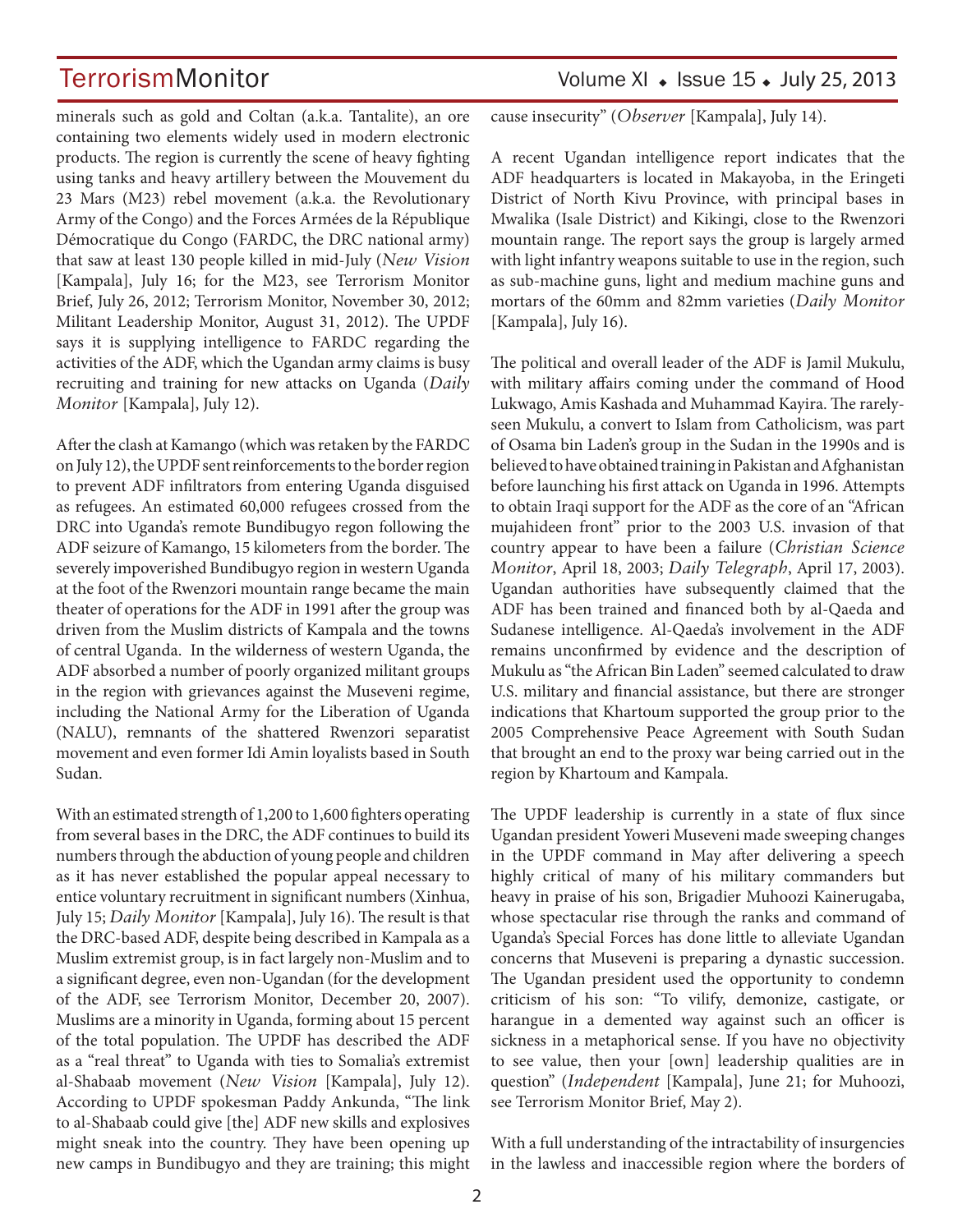Uganda, Rwanda and the DRC meet, Kampala has indicated its willingness to keep the option of a negotiated settlement open: "The Government is ready to talk to anybody who has grievances, including the ADF. If there is any genuine political group that wants dialogue, we are ready to do so because war is not an option" (*New Vision* [Kampala], July 16). Some 50 ADF fighters, including Hassan Nyanzi, the son of the ADF leader, have taken advantage of an amnesty offered by the Ugandan government over the last five years.

A new UN Intervention Brigade formed mainly by troops drawn from Tanzania, Malawi and South Africa has been deployed to the North Kivu region but has not yet participated in the fighting (*New Vision* [Kampala], July 16). Rwanda has accused the UN Intervention Brigade of seeking to form an alliance with Hutu rebels of the Kivubased Forces Démocratiques de Libération du Rwanda (FDLR) to combat the allegedly Rwandan-supported M23 rebels of the northern Kivu region (*New Vision* [Kampala], July 16). Otherwise, the UPDF has declared it will not cross the border to attack the ADF without permission from the DRC (*New Vision* [Kampala], July 12).

#### **NIGERIAN ARMY ABANDONS PEACEKEEPING MISSIONS IN MALI AND DARFUR TO COMBAT BOKO HARAM**

#### *Andrew McGregor*

Nigeria has begun to pull back troops from peacekeeping missions in Mali and Darfur as its two-month-old offensive against Boko Haram militants begins to falter even as northern Nigerian extremists turn to soft targets to disrupt the efforts of security forces. Launched on May 14, the offensive has proved controversial from the start, with critics describing it as ineffective and shockingly casual in its regard for civilian lives.

Nigerian president Goodluck Jonathan's order to withdraw Nigerian troops from Mali was attributed in some quarters to the replacement of a Nigerian by a Rwandan as the force commander of the peacekeeping force in Mali now that it has passed under UN control. [1] A Nigerian military source told a French news agency that the withdrawal was in response to the UN's change of command for the Malian peacekeeping force: "A non-Nigerian was appointed as force commander while we are putting so much into the mission. So we think we can make better use of those people [i.e. Nigerian troops] at home than to keep them where they are not appreciated"

### Volume XI  $\bullet$  Issue 15  $\bullet$  July 25, 2013

(AFP, July 18). The leader of the African-led International Support Mission to Mali (AFISMA) since the formation of the force in January was Major-General Shehu Abdulkadir, who was joined by seven staff officers of the Nigerian Army in the AFISMA command (*Leadership* [Abuja], February 18; June 7). Last month, however, the Secretary General of the UN, Ban Ki-moon, announced the appointment of Major General Jean Bosco Kazura of Rwanda as the new force commander of the UN's Mission Multidimensionnelle Intégrée des Nations Unies pour la Stabilisation au Mali (MINUSMA), sidelining Nigeria's Major-General Shehu Abdulkadir, who was the force commander of AFISMA from its inception in January 2013 (PANA [Dakar], July 19). Nigerian officers were also excluded from the MINUSMA posts of deputy force commander, head of mission and deputy head of mission.

However, Côte d'Ivoire president and ECOWAS chairman Alassane Ouattara said he had received a letter from President Jonathan saying the withdrawal was in response to the need for infantry to cope with the domestic situation in Nigeria (*Daily Trust* [Lagos], July 19; *Nigerian Tribune*, July 19). A Nigerian Senate committee report on the April violence in Baga (Borno State, close to Lake Chad) stated that Nigeria's military had become dangerously overstretched between its campaign against Boko Haram and its international commitments. The committee urged the president to direct the armed forces to begin the urgent recruitment of large numbers of new officers and soldiers (*Daily Trust* [Lagos], June 26). According to the Nigerian chief-of-army-staff, Lieutenant Azubike Ihejirika, the Nigerian Army has recruited over 16,000 officers and men in the last two years, a figure that does not seem to agree with the Senate committee's assessment of the Army's recruiting efforts (*Vanguard* [Lagos], July 17). The exact number of men being pulled out of the roughly 1,200 man Nigerian peacekeeping deployment in Mali was not stated, but it is understood that nearly all the combat infantry will be pulled out, leaving behind only some engineers, signalers and other military specialists.

The JTF has warned that some Boko Haram elements would flee the operations in northeast Nigeria and seek refuge in quieter parts of the country, such as Jigawa State, where three Boko Haram members were killed in a pre-dawn raid on July 17 (*Vanguard* [Lagos], July 17). Many Boko Haram fighters also appear to have evaded the destruction of their bases in northern Borno by backtracking into Maiduguri, leading the JTF to begin operations in that city.

On July 3, the JTF began a major operation designed to clear out Boko Haram strongholds in the Bulabulin, Nganaram,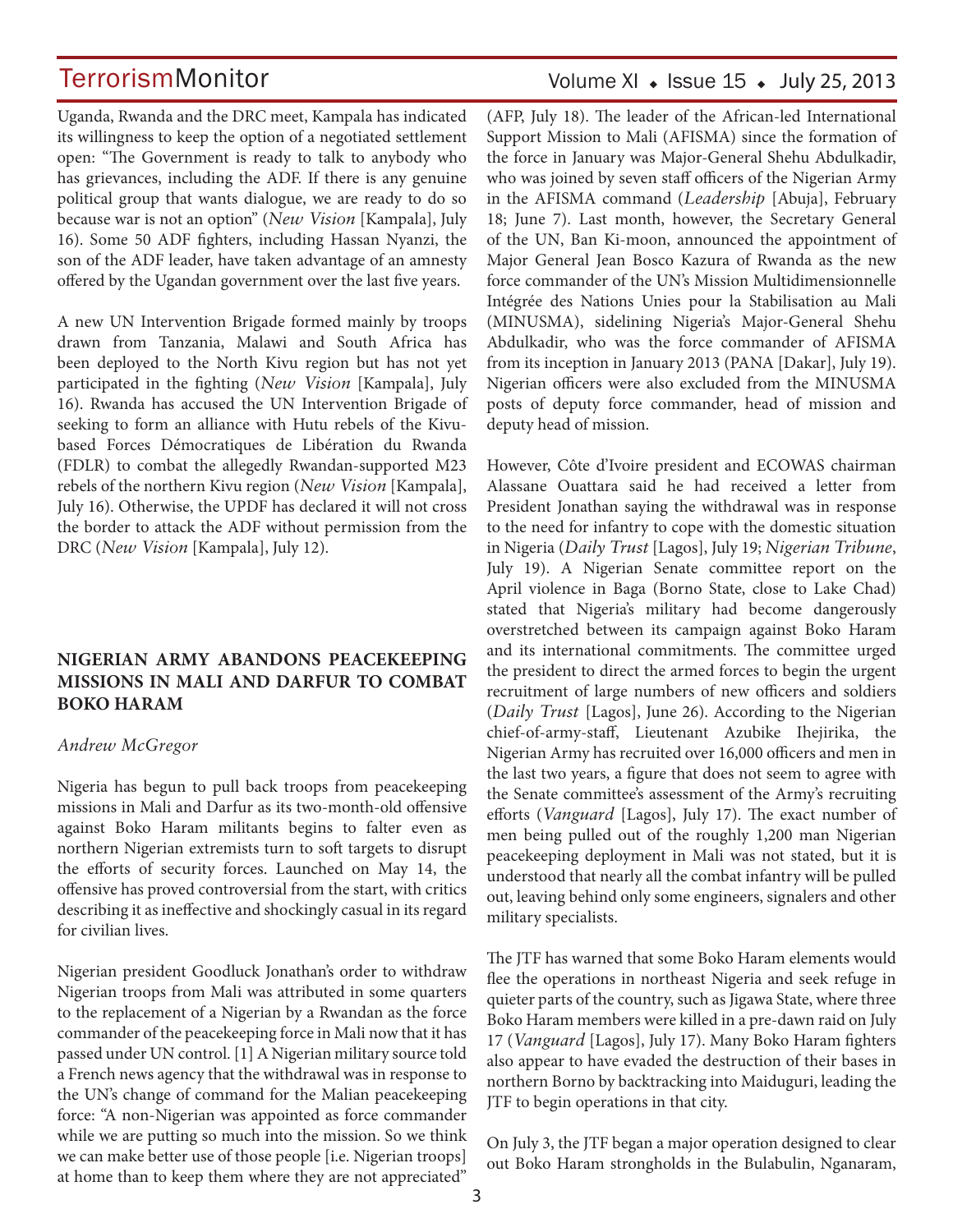# TerrorismMonitor Volume XI • Issue 15 • July 25, 2013

Aljajeri and Falluja wards of Maiduguri. Over the last year, many residents of the wards had been forced from their homes by Boko Haram members, who then consolidated the residences into well-connected compounds (*Daily Trust* [Lagos], July 8). An estimated 100 people were killed in the operation, which by July 8 had successfully cleared the militants from their compounds, liberated scores of abducted women and children and eliminated the Boko Haram Amir of Bulabulin and Nganaram, who was wanted for the murder of a teacher and three children in Maiduguri. The compounds contained a complex system of tunnels and bunkers that concealed large caches of arms and ammunition. Most disturbing were the mass graves and decomposing bodies stuffed down sewer pipes. (*Daily Trust* [Lagos], July 15; *This Day* [Lagos], July 16).

Though it once focused on security targets and Nigerian Christians, Boko Haram appears to be increasingly influenced by *takfiri* tendencies that have led it to target Muslims whose approach to Islam does not meet the approval of the movement's leadership. These tendencies were recently recognized by the Shehu of Borno, Abubakr ibn Umar Garbai al-Kanemi, the traditional ruler of Nigeria's Muslim Kanuri community (Boko Haram is estimated to be 80 percent Kanuri): "Boko Haram is not a deliberate attempt by Muslims to attack Christians; if it is, they would not have attacked me. If it is a question of targeting only Christians, 13 of my district heads, two council members and many other Muslims would not have been killed. The Amirs of Fika and Kano are Muslims, yet they were attacked by the sect, who also killed many other Muslims leaders" (*This Day* [Lagos], July 19; see also Terrorism Monitor Brief, February 8). The Shehu urged Nigerians to view Boko Haram as a common enemy and not as an attempt by Muslims to Islamize Nigeria.

Boko Haram appears to have responded to the government offensive by switching to soft targets such as schools. Using firearms and bombs, unidentified attackers recently struck a boarding school in Yobe State, killing 42 students and staff (AFP, July 13). The massacre in Yobe is the latest in a series of attacks on primary, secondary and university students and staff believed to have been carried out by Boko Haram since the government offensive began.

Boko Haram leader Abubakr Shekau explained his movement's position in a video released shortly after the Yobe attack: "We fully support the attack on this Western education school in Mamudo… Teachers who teach western education? We will kill them! We will kill them in front of their students, and tell the students to henceforth study the Qur'an." Shekau, however, did not go so far as to claim responsibility for the attacks, saying: "Our religion does not permit us to touch small children and women, we don't kill children" (AFP, July 13; Guardian [Lagos], July 15). Despite Shekau's insistence on Quranic education, even certain Quranic schools have been targeted for closure by the *takfiri*  Boko Haram militants for minor religious differences, such as the use of prayer beads by religious teachers (Guardian [Lagos], July 15).

The mayhem and slaughter that follow in the wake of Boko Haram operatives has led to the creation of vigilante committees in Nigeria's Muslim north, including the most effective, the Borno Vigilance Youth Group (BVYG). Armed with sticks, knives and machetes, the BVYG has been conducting door-to-door searches for over five weeks in their hunt for Boko Haram gunmen, achieving enough success to be congratulated for their efforts by JTF spokesman Lieutenant Colonel Sagir Musa (*Guardian* [Lagos], July 19). On July 18, the BVYG culminated a three-week search for an elusive Boko Haram commander known as "Two-Face" (no other known name) by seizing him as he attempted to flee the manhunt in Maiduguri and handing him over to the JTF (*Guardian* [Lagos], July 18).

BVYG chairman Abubakr Mallum described the methods used by the vigilantes to uncover the hiding places of Boko Haram operatives: "We rely on informal information provided by some residents, including relatives of the fleeing Boko Haram members. Besides that, some of the youths in this massive manhunt had monitored how the attacks and killings were perpetrated by the gunmen in the various wards and communities" (*Guardian* [Lagos], July 19). In contrast, a senior official at the Nigerian Defense Ministry described the difficulties being experienced by the Nigerian military in coping with an asymmetric insurgency: "Our structure has never been geared towards the current challenges – suicide attacks, IED attacks. These are tactics that until very recently we only saw on television, just like the U.S. was rudely awakened by planes entering into buildings… It's not just about training Nigerians how to shoot. We need to look at what terrorism will look like in 20 years from now" (*Guardian* [Lagos], July 15).

Nigeria has also decided to withdraw two battalions from the African Union/United Nations Hybrid Operation in Darfur (still using the acronym of its predecessor, UNAMID) just as the security situation in the western region of Sudan begins to deteriorate once more (*Premium Times* [Abuja], July 19). UNAMID peacekeepers in Darfur have lately found themselves under attack, with seven peacekeepers killed and 17 wounded on July 13 near Nyala. Most of the casualties in the attack, the worst since UNAMID was formed in 2008, were from the Tanzanian contingent (Reuters, July 13). The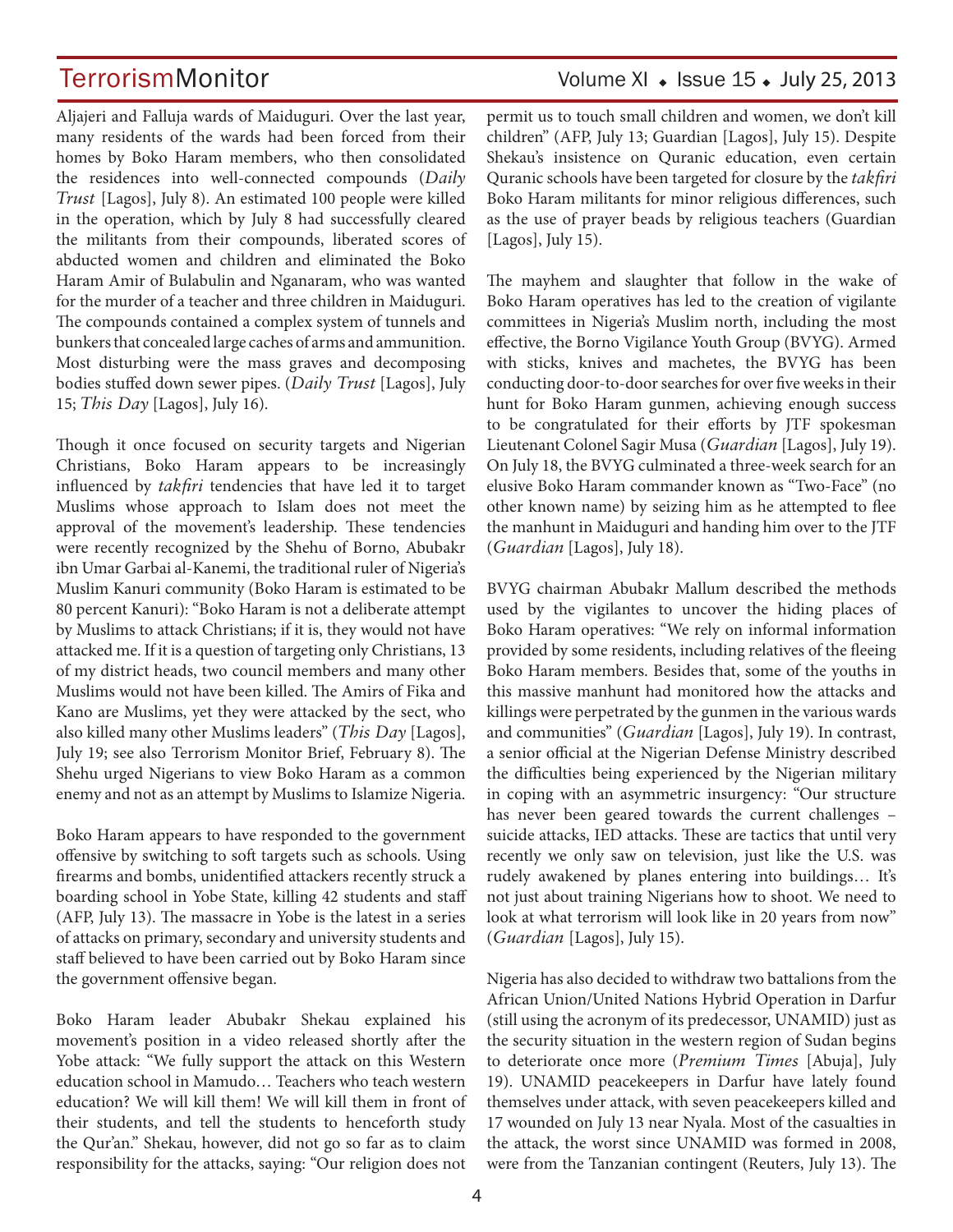attack followed a July 3 ambush of Nigerian troops near Nyala that wounded three Nigerian peacekeepers (Reuters, July 4). A force of several hundred men will apparently remain in Guinea Bissau as part of the ECOWAS Security Mission to Guinea Bissau (ECOMIB), a 620-man contingent drawn from Nigeria, Senegal and Burkina Faso that has just extended its mandate to May, 2014 (Nigerian Tribune, July 19).

The Nigerian pullback will undoubtedly affect a number of UN peacekeeping operations, with Nigeria currently being the fourth largest contributor of troops to such missions. Nigerian military and police personnel are also deployed on peacekeeping missions in Haiti, Liberia, South Sudan, East Timor, Somalia, Côte d'Ivoire and the Democratic Republic of the Congo.

#### **Note**

1. For the Nigerian peacekeeping contingent in Mali, see Andrew McGregor, "Chad and Niger: France's Military Allies in Northern Mali," Aberfoyle International Security Special Report – February 15, 2013, http://www. aberfoylesecurity.com/?p=186.

# **Kurdish Rebels Look to Form Transitional Government in Syria**

#### *Wladimir van Wilgenburg*

It has recently become clear that the Kurdish nationalist Partiya Yekîtiya Demokrat (PYD - Democratic Union Party) wants to form an interim government in the Kurdish regions of Syria on the basis of imprisoned Partiya Karkerên Kurdistan (PKK – Kurdistan Workers' Party) leader Abdullah Öcalan's concept of "democratic confederalism," first announced in March, 2005. [1] The PYD is a member of the Koma Civaken Kurdistan (KCK - Kurdistan Communities Union), a Kurdish nationalist umbrella group that aims to create "federal structures in Iran, Turkey, Syria, and Iraq that are open for all Kurds and at the same time form an umbrella confederation for all four parts of Kurdistan." The PYD's decision to pursue a transitional government was backed by the 9th Assembly of the People's Congress of Kurdistan (KONGRA-GEL) held from June 30 to July 5. The KCK then took the decision to "advance the present politics in Rojava [a reference to Kurdish areas of Syria], to declare interim governance and to achieve the level of building a Kurdish local government" (Firat News Agency, June 12; July 10).

### Volume XI  $\bullet$  Issue 15  $\bullet$  July 25, 2013

Abdullah Öcalan describes "democratic confederalism" as:

a pyramid-like model of organization. Here it is the communities who talk, debate and make decisions. From the base to the top, the elected delegates would form a kind of loose coordinating body… Democratic confederalism is a system which takes into consideration the religious, ethnic and class differences in society… For Kurdistan, however, democratic confederalism is a movement which does not interpret the right to selfdetermination to establish a nation state, but develops its own democracy in spite of political boundaries. A Kurdish structure will develop through the creation of a federation of Kurds in Iran, Turkey, Syria and Iraq. By uniting on a higher level they will form a confederal system. [2]

The KCK's focus on Kurdish self-governance in Syria shows that the PKK thinks that this status is more achievable in Syria than in Iran or Turkey. The Kurds of northern Iraq are already effectively self-governed through the Kurdistan Regional Government (KRG).

The PYD plan is to create a draft constitution and to form "an interim transitional administration and get ready to prepare the suitable environment for free elections which would result in forming a legitimate, comprehensive and democratic administration." [3] Salih Muslim, the co-chair of the PYD, said the Syrian self-governance project was first planned in 2007 (AFP, July 19).

On July 20, the PYD discussed its self-governance plan with Syria's largely left-wing opposition front, the National Coordination Body for Democratic Change (NCB), a political bloc that is unrecognized by the larger Syrian National Council (SNC). The PYD is the lone Kurdish member of the NCB, which said it would support the PYD's project only if it was a temporary measure and did not affect the unity of Syrian territory (Yekiti Media, July 24). According to PYD spokesperson Alan Semo, the transitional administration would be integrated into a future Syrian government (al-Monitor, July 19). The PYD also held meetings on the issue with the KRG's Patriotic Union of Kurdistan (PUK), the Kurdistan Democratic Party (KDP), various opposition groups in northern Iraq and other Kurdish parties from Syria in order to hold a dialogue with most of the Kurdish groups that will be stakeholders in the Syrian project.

The Kurdish parties in Syria are roughly divided into two blocs that compete over influence inside the Kurdishdominated areas of northern Syria:

The first is the Qandil, or Sulaymaniya, bloc that unites the Syrian Kurdish parties close to the Patriotic Union of Kurdistan (PUK), whose headquarters are in the northern Iraq city of Sulaymaniya, and the KCK, whose main headquarters are in the Qandil mountains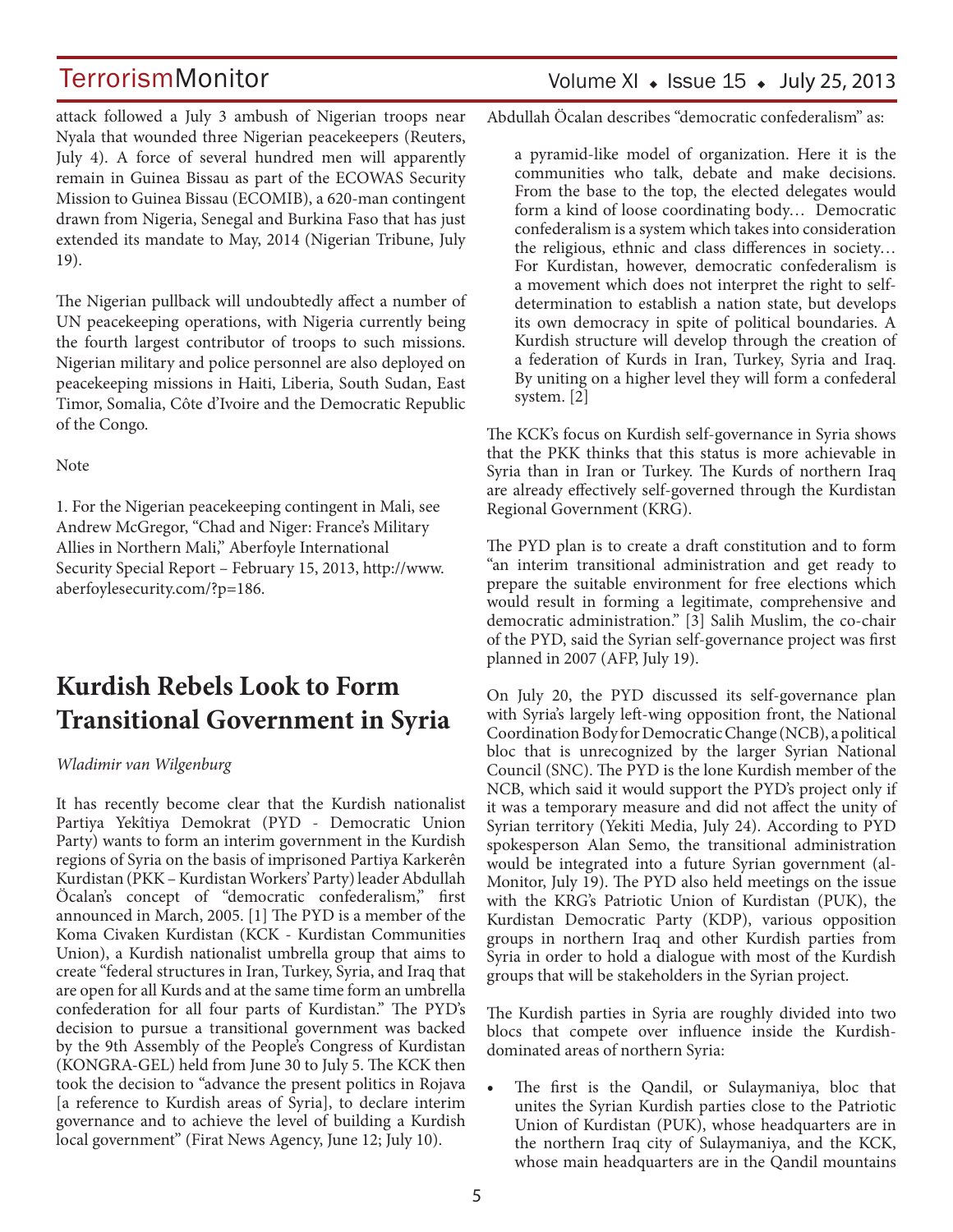# TerrorismMonitor Volume XI + Issue 15 + July 25, 2013

of northern Iraq. The bloc includes institutions set up by the PKK such as the Yekineyen Parastina Gel (YPG - People's Defense Units), which acts as an unofficial Kurdish army, the Asayish, which acts as unofficial police force, and Jahbat al-Akrad (Kurdish Front), a pro-Kurdish Free Syrian Army (FSA) brigade that operates in the mixed Arab-Kurdish areas of al-Bab, Aleppo and Raqqah, where it shares power with other combatant groups.

• Another bloc is the Erbil bloc, which is unofficially led by Massoud Barzani's KDP and includes four parties that are members of the Democratic Political Union (Kurdwatch, January 7). These four Kurdish parties are also part of the bigger Kurdish National Council (KNC) formed on October 26, 2011 with the support of Barzani and PUK leader and Iraqi president Jalal al-Talabani.

The Erbil bloc is perceived to be close to Turkish policies, while the Qandil/Sulaymaniya bloc is seen as being closer to Russian and Iranian policies. Despite this, the KCK and the PYD say that they follow a neutral third line (not for or against the Syrian opposition), while the KDP doesn't support Kurds who join the main Syrian opposition bloc supported by Turkey.

These internal Kurdish divisions could pose a problem for the KCK's plan for self-governance since the Erbil bloc parties are afraid that in a future self-governed Kurdish region they will still be dominated by the KCK/PYD. Thus, it might be difficult to ensure the full participation of other Kurdish parties.

Moreover, there is opposition to the self-governance project from anti-Assad groups, Turkey and the West. The Syrian National Council (SNC) is opposed to the formation of a Kurdish interim government before the fall of Assad, a position shared by Turkey (al-Monitor, July 22). The U.S. State Department also expressed its opposition towards the plan (World Bulletin, July 23). Although the Syrian government seemed to have accepted temporary de facto Kurdish autonomy since 2012 in order to focus on fighting insurgent groups, Russia seems to be sympathetic to the PYD and enjoys good contacts with both the PYD and the leftwing Syrian NCB opposition coalition (al-Monitor, June 8).

The biggest challenge to a transitional government may lie in controlling the three Kurdish enclaves in northern Syria since these Kurdish areas are interspersed with Arab areas that are controlled by anti-Assad armed groups. The PYD needs a presence in these areas for easier access from Hassakah governorate to Ayn al-Arab and Afrin. Moreover, these mixed areas have increasingly come under the control of al-Qaeda linked proxies such as Jahbat al-Nusra and the Islamic State of Iraq and Syria (ISIS) that aim to create an Islamic emirate and thus oppose Kurdish autonomy.

Clashes erupted on July 16 between Jabhat al-Nusra/ISIS and

the YPG in Hassakah governorate (al-Monitor, July 16). On July 23, Jabhat al-Nusra/ISIS announced they had undertaken a decision to oppose the PKK's separation project, saying it could lead to an Arab-Kurdish war in Syria (Media Center Raqqah, July 23).

Since the autonomy plan does not have full local, regional or international support, it could face difficulties in implementation. Even though the PYD tries to make it clear to other rivals that they support the territorial integrity of Syria rather than its division, these rivals do not believe these assertions and often claim they are nothing more than a ploy by Assad. Thus, it is likely that fighting could increase and that the PYD will try to obtain more support from the West as it tries to include other Kurdish parties of the Erbil bloc in the self-governance project.

*Wladimir van Wilgenburg is a political analyst specializing in issues concerning Iraq, Iran, Syria, and Turkey with a particular focus on Kurdish politics.*

#### **Notes**

1. Abdullah Öcalan, "The Declaration of Democratic Confederalism", KurdishMedia.com, April 2, 2005, http:// www.kurdmedia.com/article.aspx?id=10174. 2. Ibid.

3. Statement of the Executive Committee of Democratic Society Movement (TEV-DEM), Qamishlo, July 18, 2013, http://rojhelat.info/en/?p=6162.

# **Can the Lebanese Military Ensure Domestic Security After the Battle at Abra?**

#### *Nicholas A. Heras*

The Lebanese Armed Forces' recent battle against the Salafist Free Resistance Brigades in the Abra district of the southern coastal city of Sidon has increased scrutiny of the military's ability to maintain stability in Lebanon in the context of heightened political and sectarian tensions caused by the conflict in neighboring Syria (see Terrorism Monitor, July 12). Disputes over how best to support the armed Syrian opposition within the Lebanese militant Salafist community—of which Free Resistance Brigades leader Shaykh Ahmad al-Assir is a prominent member—are leading to renewed calls for jihad against the Assad government, its military partner Hezbollah and, among the most extreme Lebanese militant Salafists, against the Lebanese state and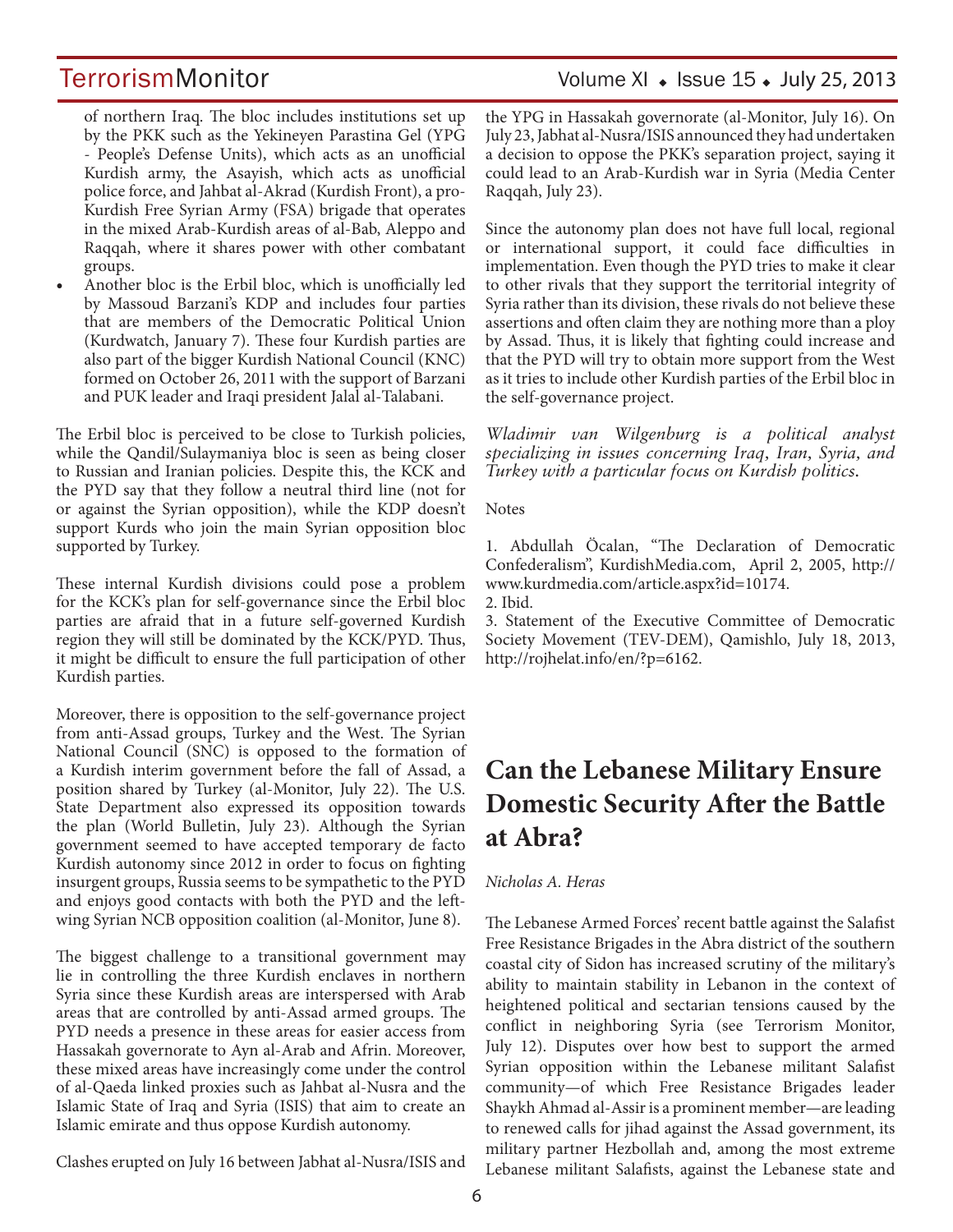# Volume XI  $\bullet$  Issue 15  $\bullet$  July 25, 2013

military (see Terrorism Monitor, March 8; May 17).

The conflict at Abra was the second high-profile clash between the Lebanese military and Salafist militants this year, with the first occurring on February 2 in the Sunni majority, pro-Syrian opposition border town of Arsal (see Militant Leadership Monitor Brief, February 27).

The Lebanese military's 2013 budget allocation of \$1.2 billion is inadequate to fund the wide range of roles that the Lebanese Armed Forces (LAF) have been asked to assume (*al-Akhbar* [Beirut], July 10). Providing the Lebanese military with advanced weapons to confront regional opponents, such as Israel, and to fulfill its political mandate to confront internal challenges, including that posed by sectarian militias incensed by the conflict in Syria, has been supported by all of Lebanon's major political actors since the start of the Syrian civil war (*Daily Star* [Beirut], August 1, 2012). Lebanese politicians from both the nominally anti-Assad March 14 political bloc and the nominally pro-Assad March 8 political bloc reiterated their support for the Lebanese military after the fighting in Arsal and Abra and sectarian clashes in Tripoli (*al-Nahar* [Beirut], July 8). The Lebanese military reacted to Abra with an unusually direct condemnation of groups "determined to stoke sectarian tensions against the backdrop of the political divisions in Lebanon over military developments in Syria" (AFP, July 7).

The Lebanese military's statement followed the fighting at Abra and Shaykh al-Assir's call for Sunni Lebanese soldiers to defect and join a Lebanese Sunni rebellion. [1] Sunnis are believed to constitute a majority of the military (*Executive Magazine* [Beirut], August 3, 2010). Shaykh al-Assir's rhetoric deliberately echoes the Syrian civil war, where a larger number of Sunni Syrian soldiers turned their weapons against the Assad government. His exhortation is one of the most public expressions of a Lebanese militant Salafist narrative that all Lebanese government institutions are *kuffar* (infidel) in origin, even those such as the military that provide much-needed income and career prospects for youth from economically depressed Sunni communities.

The LAF's confrontation with Shaykh al-Assir's Free Resistance Brigades at Abra was noteworthy for the military's alleged collaboration with local militiamen sympathetic to Hezbollah and its reported torture of a member of al-Assir's group that it held in detention (see Terrorism Monitor, July 12). Responding to the March 14 bloc's criticism of the LAF, President Suleiman defended the military's role in Lebanon, reproaching March 14 politicians for exaggerating claims that the military was sympathetic to Hezbollah and issuing a call for armed groups, including Hezbollah, to remove themselves from Sidon (*as-Safir* [Beirut], July 8). The combat at Abra demonstrated that while the LAF has the capability of acting decisively against the challenges posed by armed militias, it was still forced to overcome severe institutional and operational limitations, even against a far weaker opponent like the Free Resistance Brigades.

Lebanese military intelligence, under the authority of the Ministry of Defense, is weakened by diminished resources and persistent institutional antagonism with the Ministry of the Interior's information branch. Due to its need for better intelligence gathering and operational reconnaissance, the Lebanese military is in many circumstances forced to rely upon local informants for reconnaissance and intelligence gathering, including members of local militias or antagonistic political parties. This type of local engagement opens the Lebanese military up to criticism for being a biased actor in Lebanon's political and sectarian feuds. [2]

The fighting in Sidon, linked closely to the escalating impact of the Syrian conflict on certain segments of Lebanon's population, appears to have increased the urgency of support to the Lebanese military provided by anti-Assad Western countries. Moved to renew their pledge of support for the Lebanese armed forces, the governments of the United States, the UK and France are seeking to increase the capacity of the Lebanese military to police its borders and fight internal antagonists through continued support for training programs and accelerated sales of military hardware (*al-Nahar* [Beirut], June 28; *Daily Star* [Beirut], July 17; July 18).

Of these nations, the United States has paid special attention to building the capacity of the Lebanese military, particularly in providing training for urban combat and special operations, including counter-terrorism. [3] The U.S. Army and Marine Corps trainers have worked with Lebanese soldiers to improve their marksmanship skills and urban combat techniques in U.S.-based training courses. [4] Improving urban warfare skills at the company and regiment level and the establishment of advanced command-andcontrol technology to direct large-scale operations, are pressing needs for the Lebanese military. [5]

Lebanon's military is limited in its effectiveness by the conflicts and disagreements between the country's political blocs and this state of affairs is unlikely to be reversed without the formation of a new Cabinet and the development of a cohesive national strategy on how to respond to the Syrian conflict, including the growing presence of Syrian refugees in Lebanon. At the present time, the Lebanese military is an organization that has the capacity to act in limited operations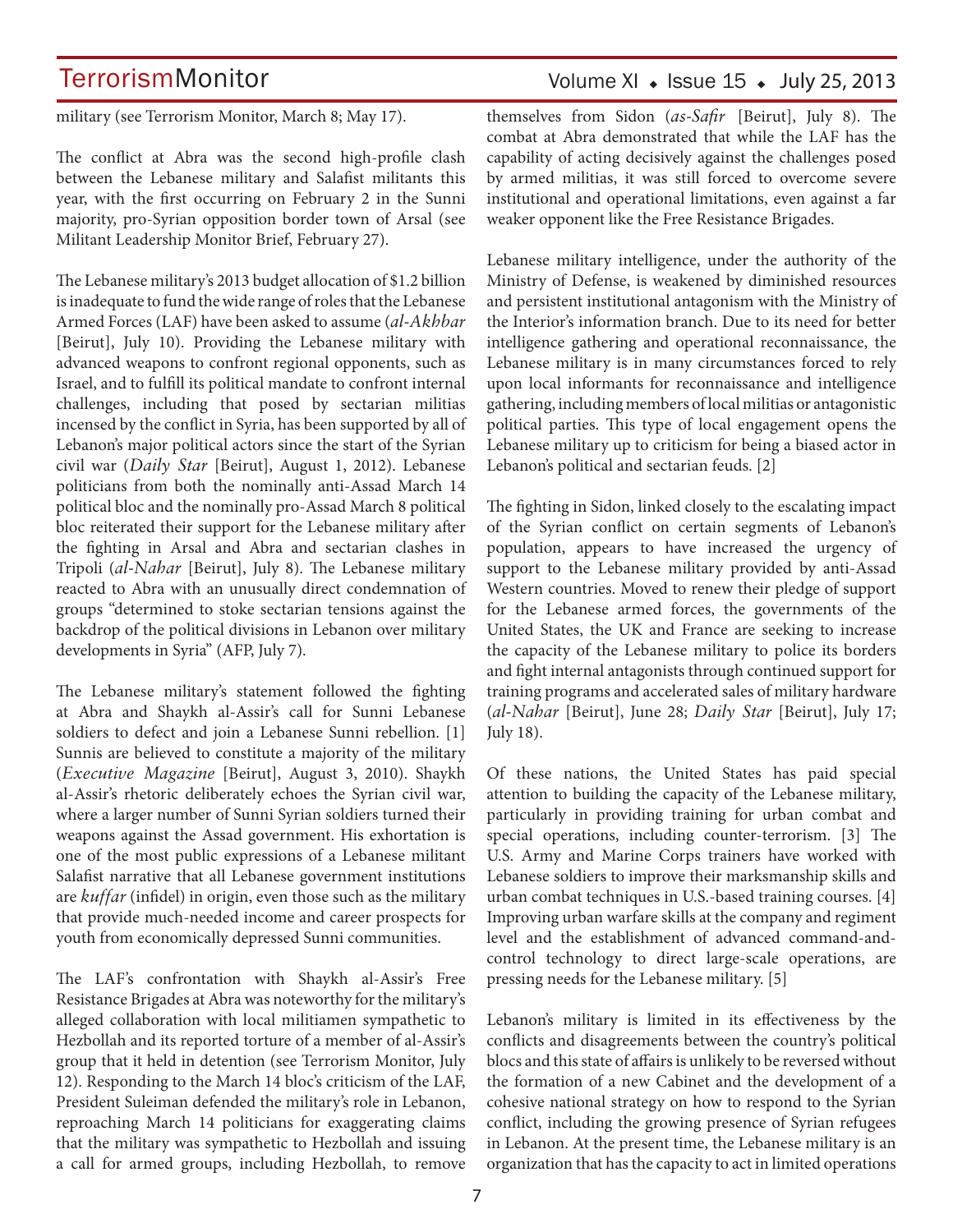within the country but will need increased funding from the Lebanese government and foreign sources, more robust training partnerships with foreign militaries and a stronger political mandate to operate forcefully within the country when evidence is provided that such action is necessary.

*Nicholas A. Heras is an independent analyst and consultant on Middle East issues and a former David L. Boren Fellow.*

#### **Notes**

1. "Ahmad al-Assir Calls Everyone to the Roads to Jihad against the Lebanese Army and to Schism with It," June 23, 2013, http://www.youtube.com/watch?v=Aq2NClmKIuc.

2. Information in this paragraph is based on interviews conducted by the author with a Lebanese army source with extensive operational experience throughout Lebanon who requested anonymity due to being on active duty. Interviews conducted on June 30 and July 10, 2013.

3. Michael Foote, "Operationalizing Strategic Policy in Lebanon," Special Warfare 25(2), April-June, 2012, pp. 31-36. 4. Michael Stevens, "FAST Marines Train with Lebanese Armed Forces," United States Central Command, April 30, 2010, http://www.centcom.mil/news/fast-marines-trainwith-lebanese-armed-forces; "Guard Scouts Teach Tactics to Lebanese Counterparts." Georgia National Guard. June 30, 2011, http://gadod.net/index.php/news/ga-dod/ archives/445-guard-scouts-teach-tactics-to-lebanesecounterparts; Teresa Coble, "U.S. Army Special Forces Soldiers Graduate Qualification Training," March 13, 2012, http://www.army.mil/article/75618/.

5. Information based on interviews conducted by the author with a Lebanese army source with extensive operational experience throughout Lebanon who requested anonymity due to being on active duty. Interviews conducted on June 30 and July 10, 2013.

# **Syrian Jihadists Struggle for Supremacy in the Armed Opposition**

#### *Jamie Dettmer*

Infighting in recent weeks between jihadists and other rebels in northern Syria that led to the assassination of two Free Syrian Army commanders is likely to worsen, compounding a power struggle within rebel ranks at a time when an emboldened Syrian President Bashar al-Assad is gaining major battlefield advances with the backing of Lebanese Hezbollah fighters and is threatening to retake the crucial city of Homs.

In order to confront the FSA with a common jihadist front, al-Qaeda affiliates Jabhat al-Nusra and the Islamic State of Iraq and Syria (ISIS) appear to be shelving their own highly public disagreement over leadership authority. "They have managed their dispute," says former Libyan jihadist Norman Benotman. "Their disagreement is still there but I think because of pressure from other jihadists and key al-Qaeda figures they have reached a way of working together and the jihadist forums are now playing down any divisions." [1]

ISIS was formed officially in April when the leader of al-Qaeda's Iraq branch, Abu Bakr al-Baghdadi, announced that his group would be merging with Jabhat al-Nusra. The new combined group, he said, would expand its activities across the area of the eastern Mediterranean (AP, April 10; June 15). His announcement prompted an open dispute with al-Nusra leader Abu Muhammad al-Golani, who, along with some other fighters, refused to operate under the ISIS banner.

In what appears to be a strategy designed to encourage both jihadist groups to come under the greater sway of core al-Qaeda, the Pakistani Taliban has dispatched scores of fighters and is establishing camps in northern Syria (Reuters, July 14). According to Taliban commanders in Pakistan, the men were sent because: "our Arab brothers have come here for our support, we are bound to help them in their respective countries and that is what we did in Syria" (Reuters, July 14). The presence of the Taliban will likely help the top al-Qaeda leadership resolve lingering differences and mediate future quarrels between their two affiliated groups in Syria, said a senior Lebanese intelligence officer. [2]

The Taliban are not the only foreign jihadists arriving in a new surge reinforcing al-Qaeda affiliates in Syria to fight Assad or strengthen the jihadists in any future confrontations with FSA-loyal rebels or Syrian Kurds. According to Jordanian jihadist leader Muhammad Shalabi (a.k.a. Abu Sayyaf), more than 700 experienced Jordanian fighters have been sent to Syria in recent months (*al-Hayat*, July 14).

Abu Sayyaf blames the FSA for the infighting that led to the July 11 slaying by ISIS militants of Kamal Hamami (a.k.a. Abu Basir), a member of the FSA's Supreme Military Council. Hamami's shooting was carried out in front of other members of the FSA's Supreme Military Council and according to FSA sources the trigger was pulled by Abu Ayman al-Baghdadi, the Islamic State's Amir of Syria's coastal region. The flagrancy of the shooting suggests ISIS leaders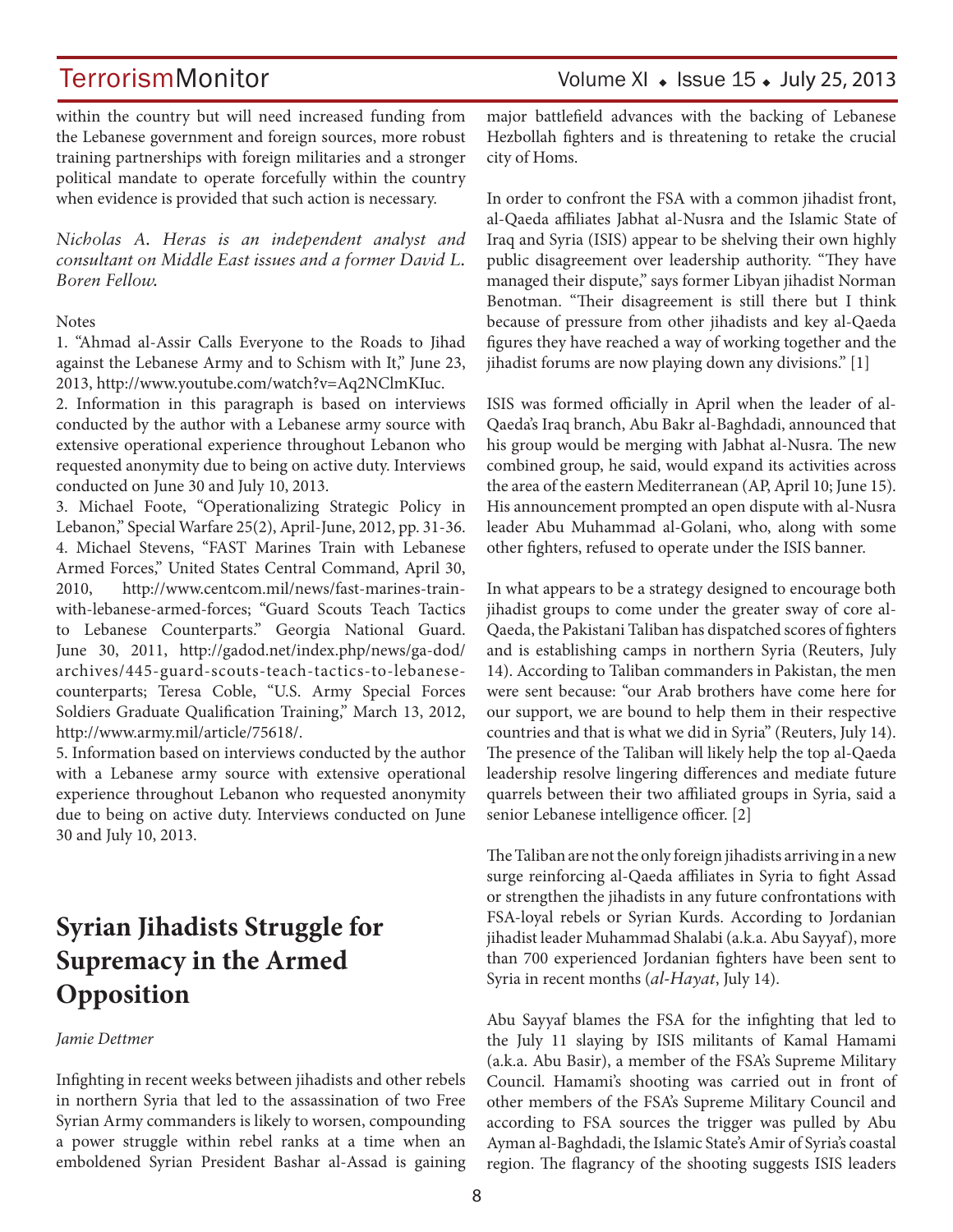# Volume XI  $\bullet$  Issue 15  $\bullet$  July 25, 2013

feel they can act with impunity or have confidence they are strong enough to confound any retaliation. [3] A few days earlier, other ISIS militants beheaded Fadi al-Qish, a rebel commander in the northern province of Idlib. In the case of al-Qish his severed head—along with the head of one of his men—was left on the ground as a crude warning to others not to cross the jihadists.

The motives for Hamami's shooting remain murky as it is still unclear whether it was a preplanned revenge for an operational disagreement or a killing prompted by Hamami's refusal to lift a checkpoint blocking his killer's path. Abu Sayyaf argues it was the former, saying that the FSA started the fighting (*al-Hayat*, July 14). That is not the viewpoint of FSA commanders, who are demanding Hamami's killer be handed over to face trial before a Shari'a court in Aleppo. Insisting that "We do not instigate battles with anyone," FSA spokesman Louay Almokdad says that the FSA has still not been informed as to why Hamami was killed, although he and other FSA commanders harbor suspicions that it was premeditated and sparked by differences over anti-Assad military operations in the area. [4]

Preplanned or not, Abu Sayyaf offers a clear line in on why jihadists and the FSA have clashed and why the intra-rebel violence is bound to increase: "There is a big difference between secular and Islamist fighters in terms of vision and purpose. For instance, the FSA wants a democratic secular regime to be imposed, and it does not have any problem with linking its positions to Western dictates once the regime falls." The jihadists "want to implement the law of God, which will lead to an inevitable clash… we arrived in Syria to rule by God Almighty's law. Many of those affiliated with the FSA were with the regime, and many have refused so far to cleanse themselves of the filth of Ba'athist rule; they declare that [the Ba'ath party] is secular. There are battalions in the FSA that ardently refuse to apply the Islamist system of government" (*al-Hayat*, July 14).

This latest bout of jihadist violence targeting the FSA comes after months of sharp rivalry between mainly foreign jihadists and more secular or religiously moderate Syrianborn rebels. It also foreshadowed the clashes in July that risk the development of a civil war within a civil war—a situation that will only strengthen Assad's hand and further complicate the delivery of U.S. or Western arms to the uprising.

Since the killing of al-Waqqas the al-Qaeda influence on the Syrian rebellion has grown and not just on the battlefield, where the jihadists have demonstrated better fighting skills and greater expertise in strategy and coordination. Both the smaller al-Nusra and the larger ISIS have sought to exert more power when it comes to the local governance of rebel enclaves in northern Syria. This seems to have aggravated already tense relations between local FSA fighters and jihadists as they jostle for control over the civilian population and compete for grain stocks, flour production facilities and other government property, including oil wells that can generate significant revenue.

Nearly 400,000 barrels of crude oil were produced by wells around the city of Raqqa and in the desert region to the east before the civil war and the jihadists have been quick to seize control of them. The oil is typically sold to local entrepreneurs for refining in home-built mini-refineries that produce usable albeit poor quality petrol and kerosene for cooking and heating stoves. General Salim Idriss, the head of the FSA's Supreme Military Council, has bristled at the jihadist control of the oil wells and recently asked for help from Western powers to seize the oilfields—an appeal likely to go unheeded (*Daily Telegraph*, May 18). The FSA, heavily divided, lacking funds and short on weapons, does not have the power to try to grab the oilfields itself, allowing the jihadists to continue to benefit economically and politically from the oil revenue.

The two jihadist groups have a different style when it comes to local governance, one of the root causes of the dispute between them. Al-Nusra has been less harsh in the city of Aleppo and some outlying towns than ISIS has been in the northeastern province of Raqqa, where locals complain of floggings and public executions of those jihadists deemed to be in breach of Islam.

In Aleppo and some northern villages, al-Nusra has limited its jihadi messages when interacting with locals in rebel-held territory and has talked more in terms of assisting the poor. In Aleppo, German filmmaker Marcel Mettelsiefen, who spent several weeks in the city, says: "You see streets being cleaned by al-Nusra and schools organized by al-Nusra… radical Islamists are doing well; they are very efficient and have more funds." [5]

However, much of the al-Nusra work that attracted the praise of civilians – social outreach and distribution of war spoils and the contrast between the discipline of its fighters and the corruption of many in the FSA ranks (notorious for plundering and selling humanitarian aid for profit) is now being overshadowed by the less nuanced and far harsher ISIS interaction with locals. The conduct of ISIS in Syria is a reflection of the style of its commander, al-Baghdadi, a highly competent, if brutal, leader who is immersed in the tactics pursued by al-Qaeda in Iraq, where suicide bombings, the targeting of collaborators and beheadings of hostages have